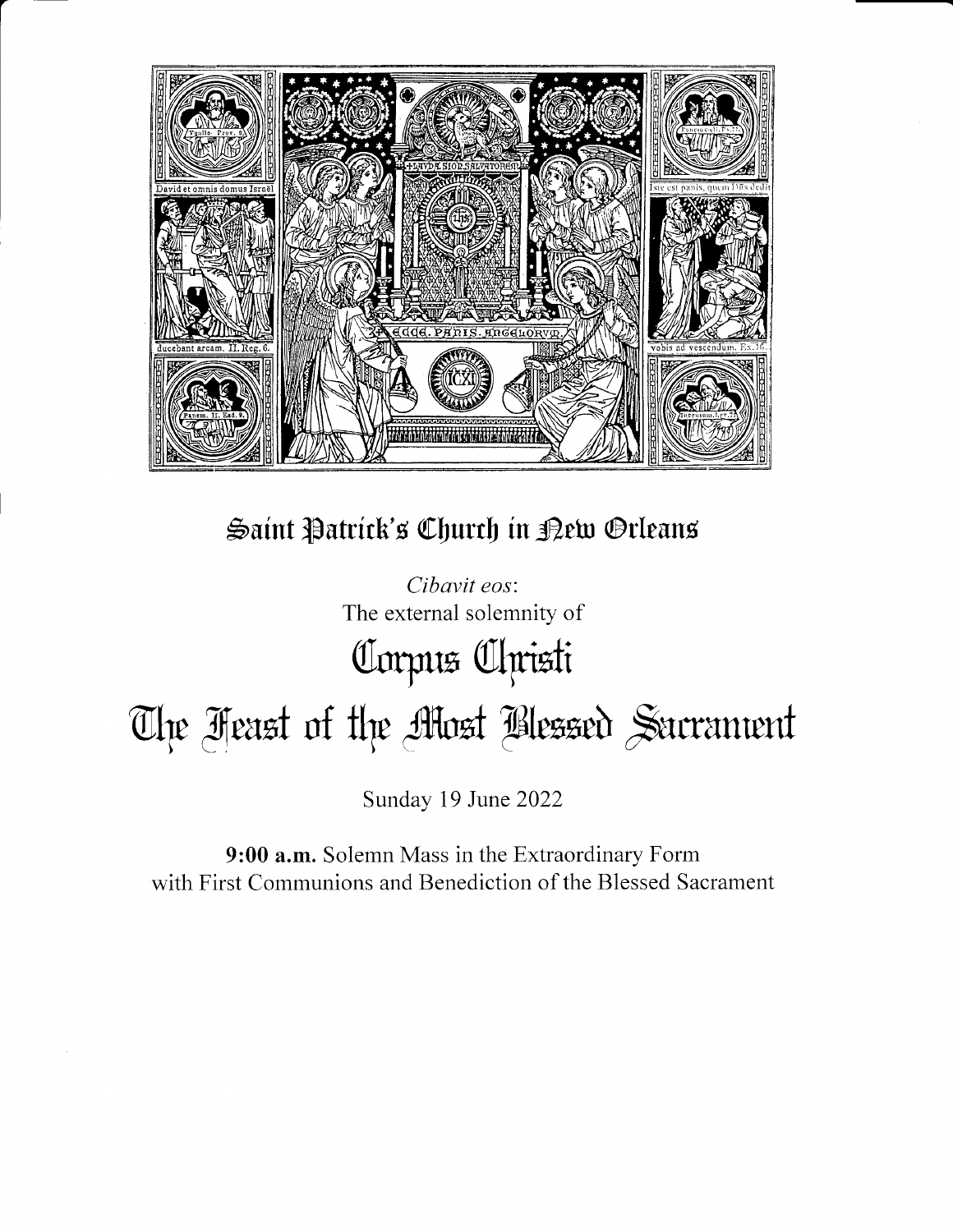

- 1. When the Patriarch was returning, Crowned with triumph from the fray, Him the peaceful king of Salem Came to meet upon his way; Meekly bearing bread and wine, Holy Priesthood's aweful sign.
- 2. On the truth thus dimly shadowed Later days a lustre shed; When the great high-Priest etemal, Under form of wine and bread, For the world's immortai food Gave His flesh and gave His blood.
- 3. Wondrous Gift! The Word who fashioned All things by His might divine, Bread into His Body changes, Into His own Blood the wine; What though sense no change perceives? Faith admires, adores, believes.
- 4. He who once to die a Victim On the cross did not refuse, Day by day upon our altars That same Sacrifice renews; Through His holy priesthood's hands, Faithful to His last commands;
- 5. While the people all uniting in the Sacrifice sublime, Offer Christ to His high Father, Offer up themselves with Him; Then together with the priest On the living Victim feast.

Text: Hoste dum victu triumphans, 11<sup>th</sup> C., trans. Edward Caswall, C.O. (1814-1878) Tune: All Saints, fiom the Darmstadt Gesangbuch (1698), arr. Wm. Henry Monk (1823-89)

### Introit

Cibavit eos ex adipe frumenti, alleluja: et de petra, melle saturavit eos, alleluja, alieluja, alleluja.

{ Exsultate Deo adjutori nostro: jubilate Deo Jacob. V. Gloria Patri. Cibavit eos.

### Gregorian chant, mode ii

He fed them also with the finest wheat flour, alleluia; and with honey from the rock hath He satisfied them, alleluia, alleluia, alleluia.  $\Psi$ . Sing we merrily unto God our strength: make a cheerful noise unto the God of Jacob.  $\ddot{V}$ . Glory be to the Father. He fed them. Psalm 81:17,1 be to the Father. He fed them.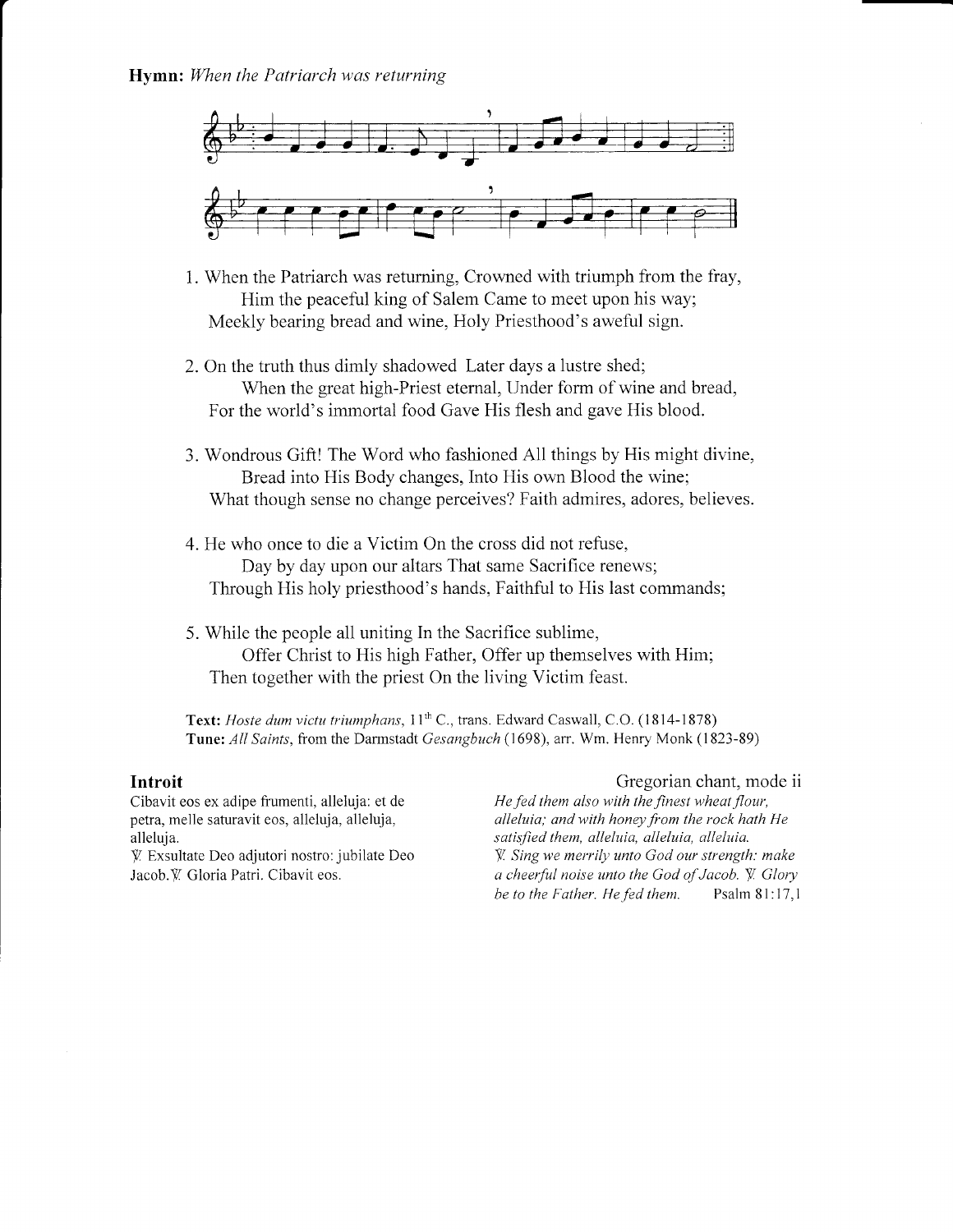#### Gloria VIII

#### Collect

Deus, qui nobis sub sacramento mirabili, passionis tuæ memoriam reliquisti: tribue, quesumus, ita nos corporis et sanguinis tui sacra mysteria venerari, ut redemptionis tuæ fructum in nobis jugiter sentiamus. Qui vivis et regnas cum Deo Patre, in unitate Spiritus Sancti, Deus, per omnia saecula saeculorum.

#### Epistle: I Corinthians ll:23-29

Fratres: Ego enim accepi a Domino quod et tradidi vobis, quoniam Dominus Jesus, in qua nocte tradebatur, accepit panem, et gratias agens fregit, et dixit: Accipite, et manducate: hoc est corpus meum, quod pro vobis tradetur: hoc facite in meam commemorationem. Similiter et calicem, postquam cenavit, dicens: Hic calix novum Testamentum est in meo sanguine. Hoc facite, quotiescumque bibetis, in meam commemorationem. Quotiescumque enim manducabitis panem hunc et calicem bibetis, mortem Domini annuntiabitis, donec veniat. Itaque quicumque manducaverit panem hunc vel biberit calicem Domini indigne, reus erit corporis et sanguinis Domini. Probet autem seipsum homo: et sic de pane illo edat et de calice bibat. Qui enim manducat et bibit indigne, judicium sibi manducat et bibit: non dijudicans corpus Domini.

#### Gradual

Oculi omnium in te sperant, Domine: et tu das illis escam in tempore opportuno. { Aperis tu manum tuam: et imples omne

animal benedictione. Alleluja, alleluja. V Caro mea vere est cibus, et sanguis meus vere est potus: qui manducat meam carnem, et bibit meum sanguinem. in me manet. et ego in eo.

# red Traditional Mass booklet, page 54

O God, Who in a wonderful Sacrament hast ordained unto us a Memorial of Thy Passion, grant us, we beseech Thee, so to worship the sacred mysteries of Thy Body and Blood, that we may ever know within ourselves the fruits of Thy redemption. Who livest and reignest with God the Father, in the unity of the Holy Ghost, ever one God, world without end.

Brethren, I have received of the Lord that which also I delivered unto you, That the Lord Jesus the same night in which He was betrayed took bread: andwhen He had given thanks, He brake it, and said, Take, eat: this is My Body, Which is broken for you: this do in remembrance of me. After the same manner also  $He$  took the cup, when He had supped, saying, This cup is the new Testament in My Blood: this do ye, as oft as ye drink it, in remembrance of Me. For as often as ye eat this Bread, and drink this Cup, ye do shew the Lord's death till He come. Wherefore whosoever shall eat this Bread, and drink this Cup of the Lord unworthily, shall be guilty of the body and blood of the Lord. But let a man examine himself, and so let him eat of that Bread, and drink of that Cup. For he that eateth and drinketh unworthily, eateth and drinketh damnation to himself, not discerning the Lord's Body.

#### Gregorian chant, mode vii

The eyes of all wait upon Thee, O Lord, and Thou givest them their meat in due season.  $V$ . Thou openest Thine hand, and fillest all things living with plenteousness. Alleluia, alleluia.  ${W}$ . My Flesh is meat indeed, and My Blood is drink indeed: He that eateth My Flesh and drinketh My Blood, dwelleth in Me, and I in him. Psalm 145:15-16; St. John 6:55-56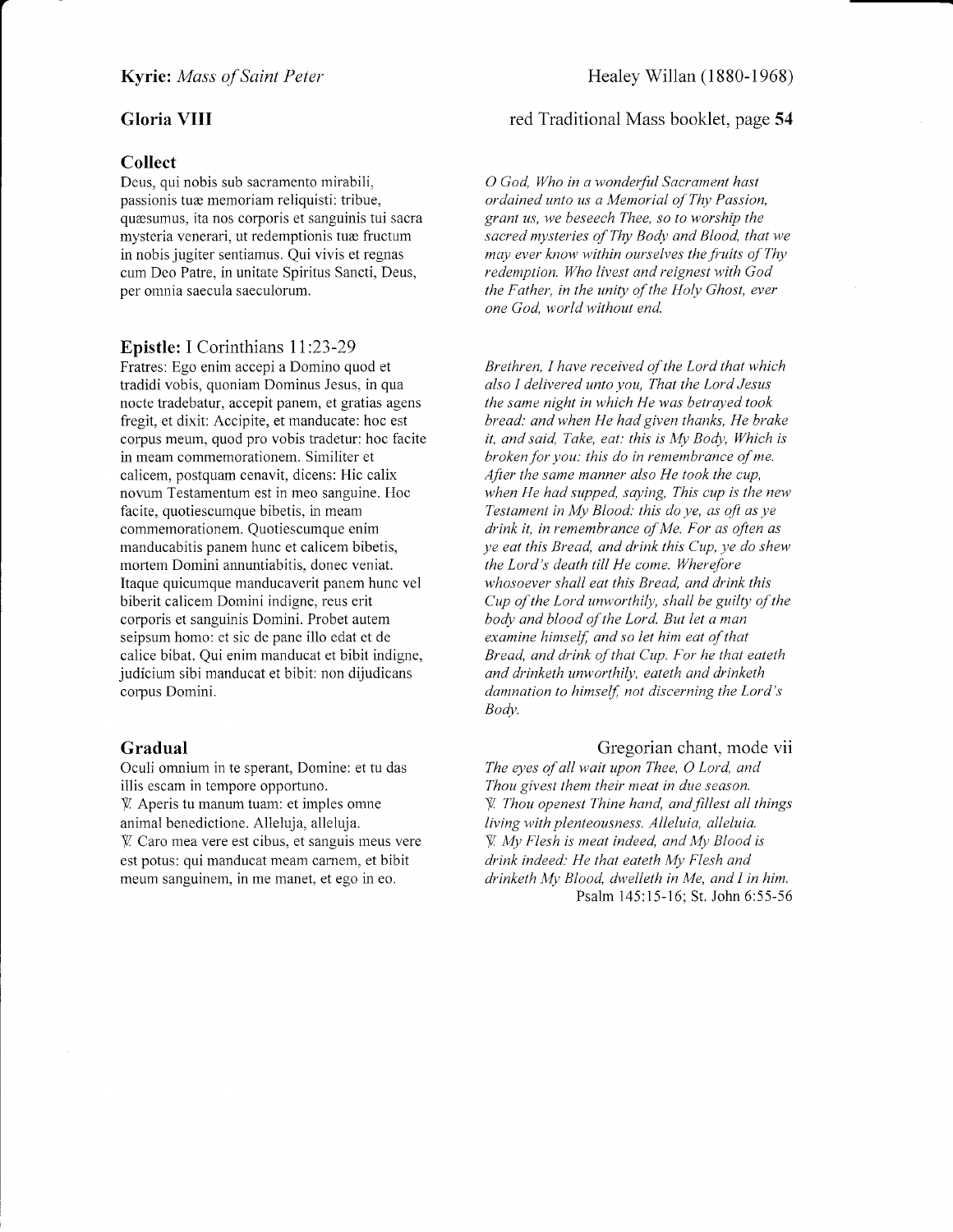#### Sequence

Lauda, Sion, Salvatorem, Lauda ducem et pastorem In hymnis et canticis. Quantum potes, tantum aude: Quia major omni laude, Nec laudare sufficis. Laudis thema specialis, Panis vivus et vitalis Hodie proponitur. Quem in sacræ mensa cænæ, Turbæ fratrum duodenæ Datum non ambigitur. Sit laus plena, sit sonora, Sit jucunda, sit decora Mentis jubilatio. Dies enim solemnis agitur, In qua mensæ prima recolifur Hujus institutio. In hac mensa novi Regis, Novum Pascha nova legis Phase vetus terminat. Vetustatem novitas, Umbram fugat veritas, Noctem iux eliminat. Quod in cæna Christus gessit, Faciendum hoc expressit In sui memoriam. Docti sacris institutis, Panem, vinum in salutis Consecramus hostiam. Dogma datur Christianis: Quod in carnem transit panis, Et vinum in sanguinem. Quod non capis, quod non vides, Animosa firmat fides, Præter rerum ordinem. Sub diversis speciebus, Signis tantum, Et non rebus, Latent res eximiæ. Caro cibus, sanguis potus: Manet tamen Christus totus. Sub utraque specie. A sumente non concisus, Non confractus, non divisus: Integer accipitur. Summit unus, sumunt miile: Quantum isti, tantum ille: Nec sumptus consumitur. Sumunt boni, sumunt mali: Sorte tamen inæquali, Vitæ, vel interitus. Mors est malis, vita bonis: Vide paris sumptionis Quam sit dispar exitus. Fracto demum Sacramento, Ne vacilles, sed memento, Tantum esse sub fragmento, Quantum toto tegitur. Nulla rei fit scissura: Signi tantum fit fractura: Qua nec status, nec statura Signati

minuitur. Ecce panis Angelorum, Factus cibus viatorum: Vere panis filiorum, Non

mittendus canibus.

#### Gregorian chant, mode vii

Laud, O Sion, thy Salvation, Laud with hymns of exultation Christ thy King and Shepherd true: Spend thyself, His honour raising, Who surpasseth all thy praising; Never canst thou reach His due. Sing to-day, the mystery shewing Of the living, life-bestowing Bread from heaven before thee set;  $E$ 'en the same of old provided, Where the Twelve, divinely guided, At the holy Table met. Full and clear ring out thy chanting, Joy nor sweetest grace be wanting To thy heart and soul to-day; When we gather up the measure Of that Supper and its treasure, Keeping feast in glad array. Lo, the new King's Table gracing, This new Passover of blessing Hath fulfilled the elder rite: Now the new the old effaceth, Truth revealed the shadow chaseth, Day is breaking on the night. What he did at Supper seated, Christ ordained to be repeated, His memorial ne'er to cease: And, His word for guidonce taking, Bread and wine we hallow, Making thus our Sacrifice of peace. This the truth to Christians given; Bread becomes His Flesh from heaven, Wine becomes His holy Blood. Doth it pass thy comprehending? Yet by faith, thy sight transcending, Wondrous things are understood. Yea, beneath these signs are hidden Glorious things to sight forbidden; Look not on the outward sign. Wine is poured and Bread is broken, But in either sacred token Christ is here by pow'r divine. Whoso of this Food partaketh, Rendeth not the Lord nor breaketh: Christ is whole to all that taste. Thousands are, as one, receivers; one, as thousands of believers, Takes the Food that cannot waste. Good and evil men are sharing One repast, a death preparing Varied as the heart of man,' Doom of life or death awarded, As their days shall be recorded Which from one beginning ran. When the Sacrament is broken, Doubt not in each severed token, Hallowed by the vord once spoken, Resteth qll the true content: Nought the precious Gift divideth, Breaking but the sign betideth, He Himself the same abideth, Nothing

of His fullness spent. Lo! the Angels' Food is given To the pilgrim who hath striven; See the children's Bread from heaven, which to dogs may not be cast;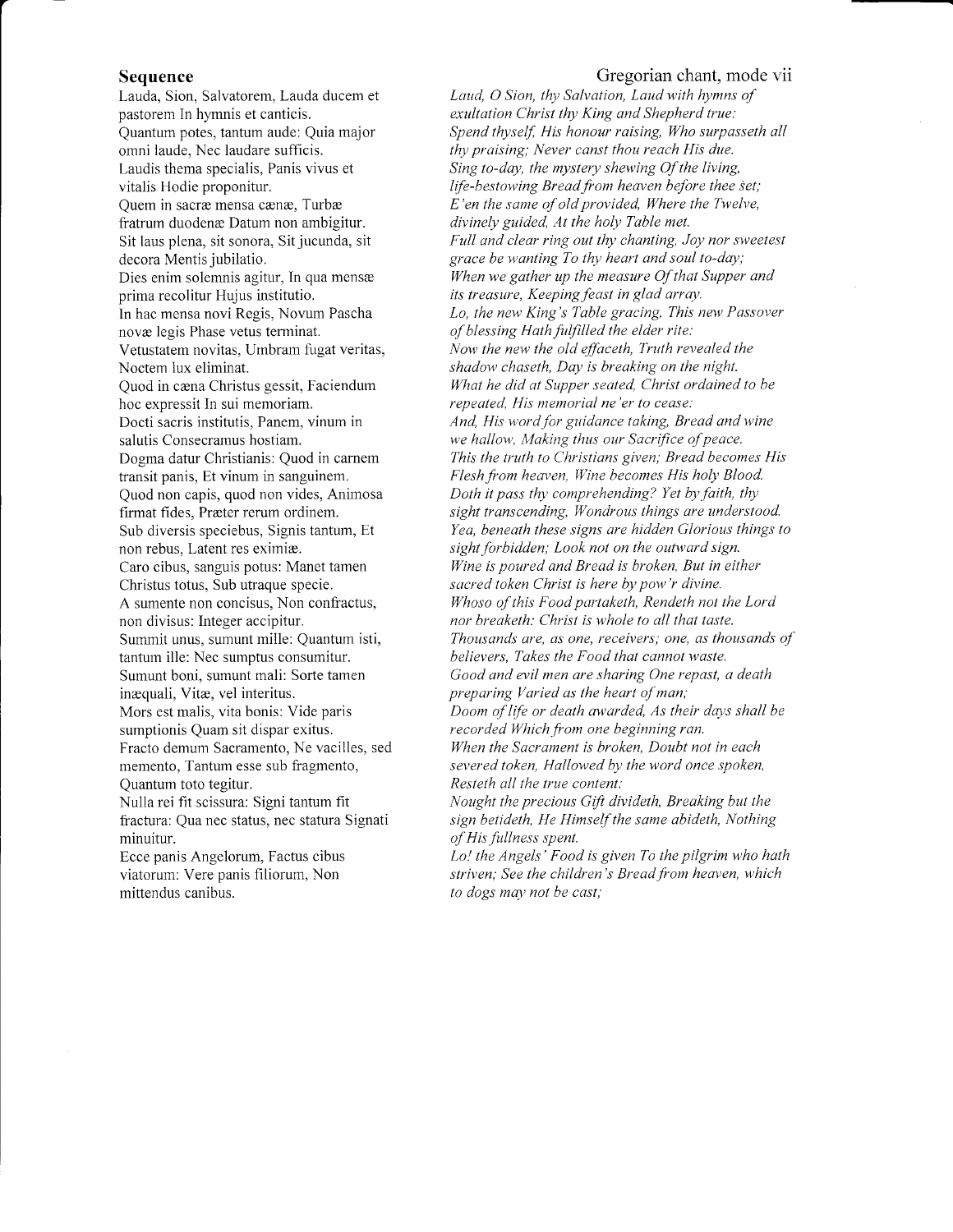In figuris prresignatur, Cum Isaac immolatur: Agnus Paschæ deputatur: Datur manna patribus. Bone pastor, panis vere, Jesu, nostri miserere: Tu nos pasce, nos tuere; Tu nos bona fac videre In tera viventium.

Tu, qui cuncta scis et vales: Qui nos pascis hic mortales: Tuos ibi commensales, Coheredes et sodales Fac sanctorum civium. Amen. Alleluja.

#### Gospel: Saint John 6:55-58

In illo tempore: Dixit Jesus turbis Judæorum: Caro mea vere est cibus et sanguis meus vere est pofus. Qui manducat meam carnem et bibit meum sanguinem, in me manet et ego in illo. Sicut misit me vivens Pater, et ego vivo propter Patrem: et qui manducat me, et ipse vivet propter me. Hic est panis, qui de calo descendit. Non sicut manducaverunt patres vestri manna, et mortui sunt. Qui manducat hunc panem, vivet in etemum.

### Credo III

a

#### Offertory antiphon

Sacerdotes Domini incensum et panes offerunt Deo: et ideo sancti erunt Deo suo, et non polluent nomen ejus, alleluja.

Motet: Tantum ergo, Opus 10, No. 4 Tantum ergo Sacramenfum Veneremur cemui,

Et antiquum documentum Novo cedat ritui:

Præstet fides supplementum Sensuum defectui.

Truth the ancient types fulfilling: Isaac bound, a victim willing; Paschal lamb, its life-blood spilling, Manna sent in ages past. Very Bread, good Shepherd, tend us; Jesus, ofThy love befriend us, Thou refresh us, Thou defend us,

Thine eternal goodness send us In the land of life to see; Thou who all things canst and knowest, Who on earth such food bestowest, Grant us with thy Saints, though

lowest, Where the heavenly Feast thou shewest, Fellow-heirs and guests to be. Amen. Alleluia. St. Thomas Aquinas (1225-1214)

At that time, Jesus said unto the multitude of the Jews: My Flesh is meat indeed, and My Blood is drink indeed. He that eateth My Flesh, and drinketh My Blood, dwelleth in Me, and I in hin. As the living Father hath sent Me, and I live by the Father: so he that eateth Me, even he shall live by Me. This is that Bread which came down from heaven: not as your fathers did eat manna, and are dead: he that eateth of this Bread shall live for ever.

# red Traditional Mass booklet, page 56

#### William Byrd (1543-1623)

The priests of the Lord offer incense and loaves to God, and therefore they shall be holy to their God, and shall not defile His name. Alleluia. Leviticus 21:6

#### Maurice Duruflé (1902-1986)

Therefore we, before Him bending, This great Sacrament revere; Types and shadows have their ending, For the newer rite is here: Faith, our outward sense befriending, Makes our inward vision clear.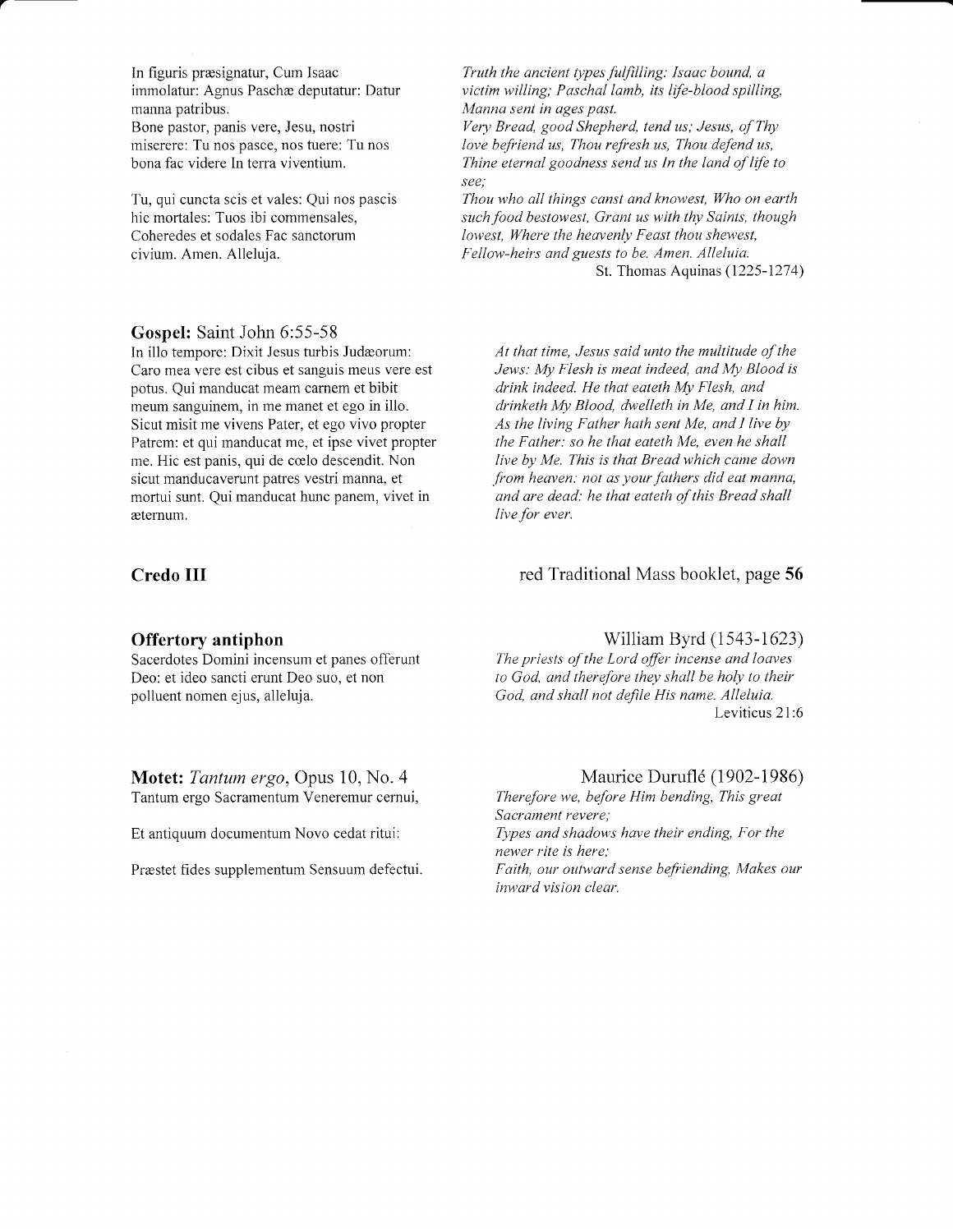Genitori, Genitoque Laus et jubilatio,

Salus, honor, virtus quoque Sit et benedictio:

Procedenti ab utroque Compar sit laudatio. Amen.

#### Secret

Ecclesiæ tuæ, quæsumus, Domine, unitatis et pacis propitius dona concede: quæ sub oblatis muneribus mystice designantur. Per Dominum nostrum Jesum Christum, Filium tuum: qui tecum vivit et regnat in unitate Spiritus Sancti Deus, per omnia sæcula sæculorum.

#### Preface

Vere dignum et justum est, æquum et salutare, nos tibi semper et ubique gratias agere: Domine, sancte Pater, omnipotens æterne Deus: per Christum Dominum nostrum. Qui remotis carnalium victimarum inanibus umbris, Corpus et Sanguinem suum nobis in sacrificium commendavit: ut in omni loco offeratur nomini tuo, quae tibi sola cornpiacuit, oblatio munda. In hoc igitur inscrutabilis sapientiæ et immensæ caritatis mysterio, idipsum quod semel in Cruce perfecit, non cessat mirabiliter operari, ipse offerens, ipse et oblatio. Et nos, unam secum hostiam effectos, ad sacrum invitat convivium, in quo ipse cibus noster sumitur, recolitur memoria passionis ejus, mens impletur gratia, et futuræ gloriæ nobis pignus datur. Et ideo cum Angelis et Archangelis, cum Thronis et Dominationibus, cumque omni militia cælestis exercitus, hymnum gloriæ tuæ canimus, sine fine dicentes:

Glory let us give, and blessing, To the Father, and the Son. Honour, might, and praise addressing While eternal ages run; Ever too His love confessing, Who from both with both is One. Amen. St. Thomas Aquinas (1225-1274)

We beseech Thee,  $O$  Lord, that like as we, in these our oblations, do shew forth in a mystery the unity and concord of the Church; so Thou wouldest ever mercifully bestow upon Her these Thy blessings. Through our Lord Jesus Christ, Thy Son, Who liveth and reigneth ... .

It is very meet and right, just and salutary, that we should at all times and in all places give thanks unto Thee, O Lord, holy Father, almighty and everlasting God, through Christ our Lord, Who, dispensing with the empty shadows of fleshly victims, entrusted to us the sacrifice of His own Body and Blood, that in every place there may be offered to Thy Name that pure offering which alone is pleasing to Thee. Therefore, in this mystery of unfathomable wisdom and boundless charity, He, both offerer and offering, ceases not to work wondrously that which He accomplished once and for all upon the Cross. And having made us one sacrifice with Him, He invites us to the sacred banquet wherein He is received as our food, the memorial of His Passion is recalled, the mind is filled with grace, and we are given a pledge of future glory. And therefore with Angels and Archangels, with Thrones and Dominions, and with all the company of the heavenly host, we sing the hymn of thy glory, saying without end.

Gregorian chant

Willan

Sanctus IV

Agnus Dei: Mass of Saint Peter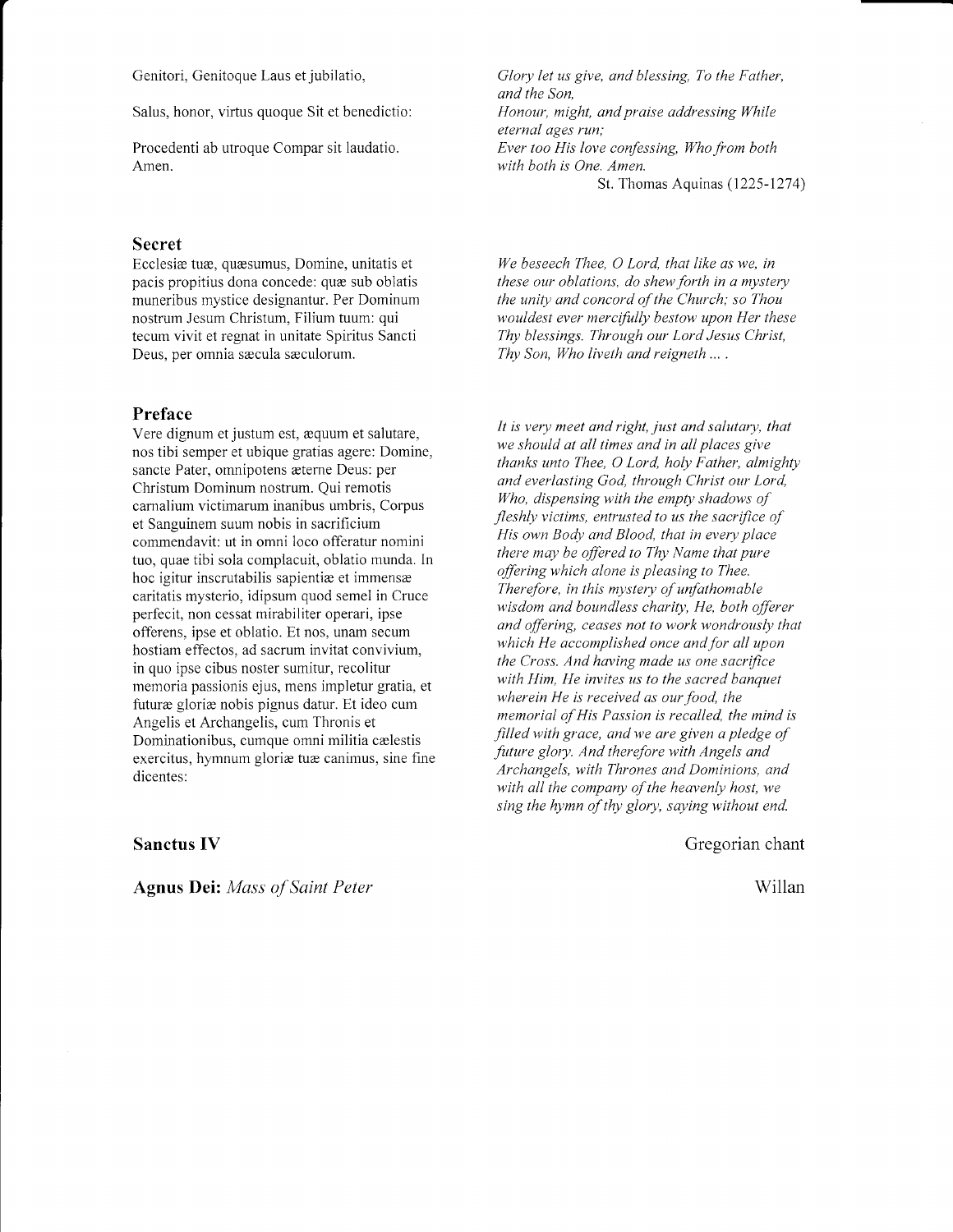### Communion antiphon

Quotiescumque manducabitis panem hunc, et calicem bibetis, mortem Domini annuntiabitis, donec veniat: itaque quicumque manducaverit panem, vel biberit calicem Domini indigne, reus erit corporis et sanguinis Domini, alleluja.

#### **Motet:** Ave verum Corpus

Ave verum Corpus, natum De Maria Virgine, Vere passum, imnolatum In cruce pro homine. Cujus latus perforatum Unda fluxit sanguine; Esto nobis pregustatum In mortis examine. O dulcis, O pie, O Jesu, Fili Mariæ, miserere mei. Amen.

#### Postcommunion

Fac nos, quæsumus, Domine, divinitatis tuæ sempitema fiuitione repleri: quam pretiosi Corporis et Sanguinis tui temporalis perceptio prrefigurat: Qui vivis et regnas cum Deo Patre, in unitate Spiritus Sancti, Deus, per omnia saecula saeculorum.

# Exposition of the Blessed Sacrament

O salutaris Hostia (WERNER)

1. O salutaris Hostia, Quæ cæli pandis ostium, Bella premunt hostilia, Da robur, fer auxilium.

### Benediction of the Most Blessed Sacrament

Tantum ergo (ST. THOMAS)

1. TANTUM ERGO SACRAMENTUM Veneremur cernui. Et antiquum documentum Novo cedat ritui: Prrestet fides supplementum Sensuum defectui.

#### Gregorian chant, mode vii

As often as ye do eat of this Bread, and drink of this Chalice, ye do shew the Lord's death till He come; wherefore, whosoever shall eat of this Bread, and drink of this Chalice of the Lord unworthily, shall be guilty of the Body and Blood<br>of the Lord, alleluia.  $1$  Corinthians 11:26-27 of the Lord, alleluia.

#### Byrd

Hail, true Body! Born of the Virgin Mary, Who didst truly suffer and wast slaughtered upon the Cross for men, from Whose pierced side flowed a wave of Blood: be to us a foretaste  $[$  of the heavenly banquet] in the agony of death,  $O$ sweet, O loving, O Jesu, Son of Mary, have mercy upon me. Amen.

Grant, we beseech Thee, O Lord, that we who in these outward tokens have been made partakers of Thy most precious Body and Blood, may after this life be replenished with the fruition of Thy glorious Godhead. Who livest and reignest with God the Father, in the unity of the Holy Ghost, ever one Cod. world without end.

2. Uni trinoque Domino Sit sempiterna gloria, Qui vitam sine termino Nobis donet in patria. Amen.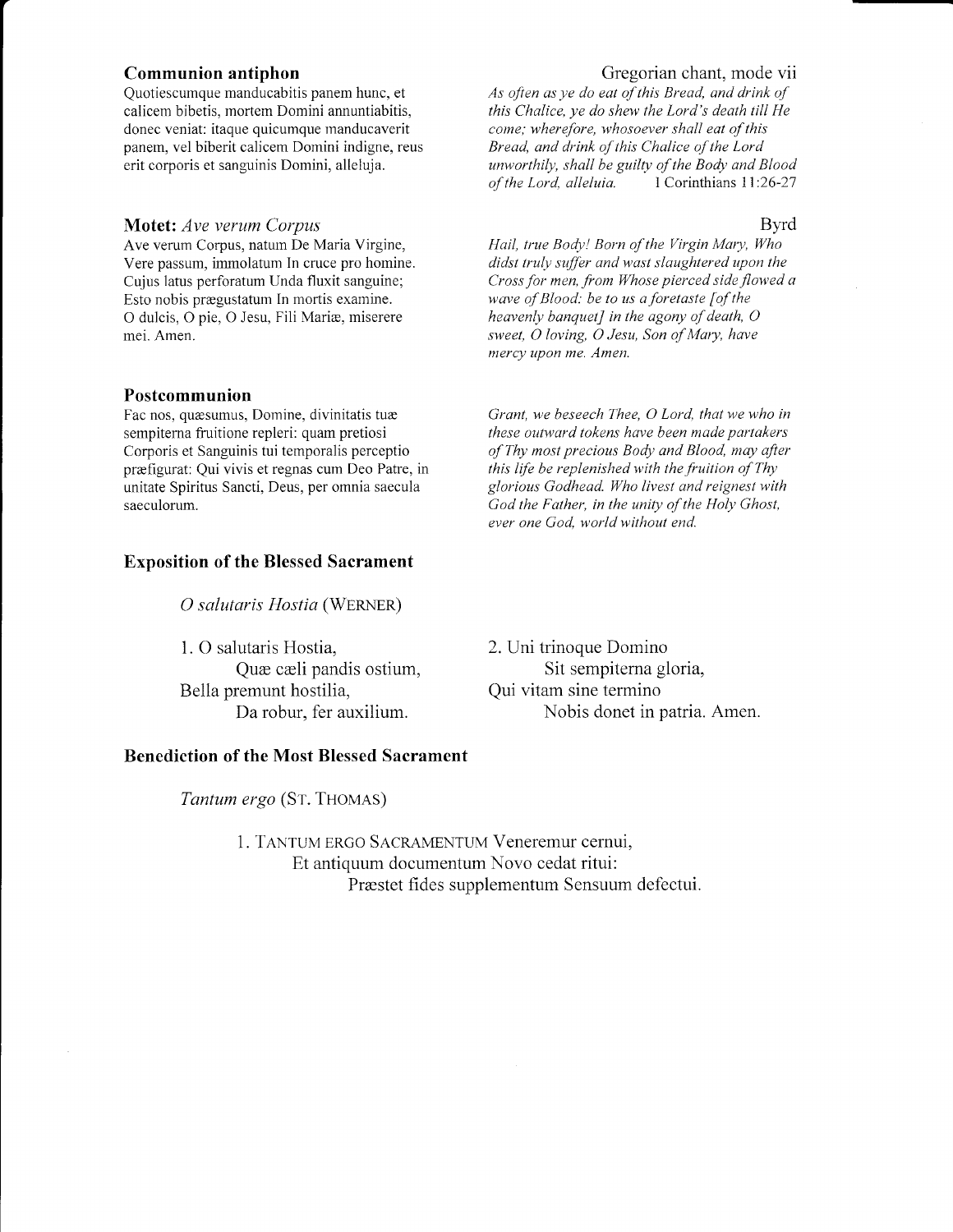2. Genitori, Genitoque Laus et jubilatio,

Salus, honor, virtus quoque Sit et benedictio:

Procedenti ab utroque Compar sit laudatio. Amen.

# $\mathcal{V}$ . Panem de cælo præstitisti eis, alleluja.  $R$ . Omne delectamentum in se habentem, alleluja.

#### Antiphon

Gregorian chant, mode vi

R. Adoremus in æternum Sanctissimum Sacramentum. V. Laudate Dominum, omnes gentes: laudate eum, omnes populi. Quoniam confirmata est super nos misericorida ejus: et veritas Domini manet in æternum. V. Gloria Patri. R. Adoremus.

R. Let us forever adore the Most Holy Sacrament.  $\cancel{Y}$ . O praise the Lord, all ye nations: praise Hin, all ye peoples. For His mercy is ever more and more towards us: and the truth of the Lord endureth forever.  $\mathcal Y$ . Glory be to the Father.  $R$ <sup> $\ell$ </sup> Let us forever adore.

Hymn: Holy God, we praise Thy Name

1. Holy God, we praise Thy Name; Lord of all, we bow before Thee! All on earth Thy sceptre claim, All in heav'n above adore Thee. ll: Infinite Thy vast domain, Everlasting is Thy reign.:]] Amen.

Voluntary: Fugue in C major, BWV 545/2

J. S. Bach



The music of Corpus Christi at St. Patrick's has been made possible by generous gifts from

an anonymous donor, ad majorem Dei gloriam

Marlene Thomas, in honour of Rita and Doug Lambert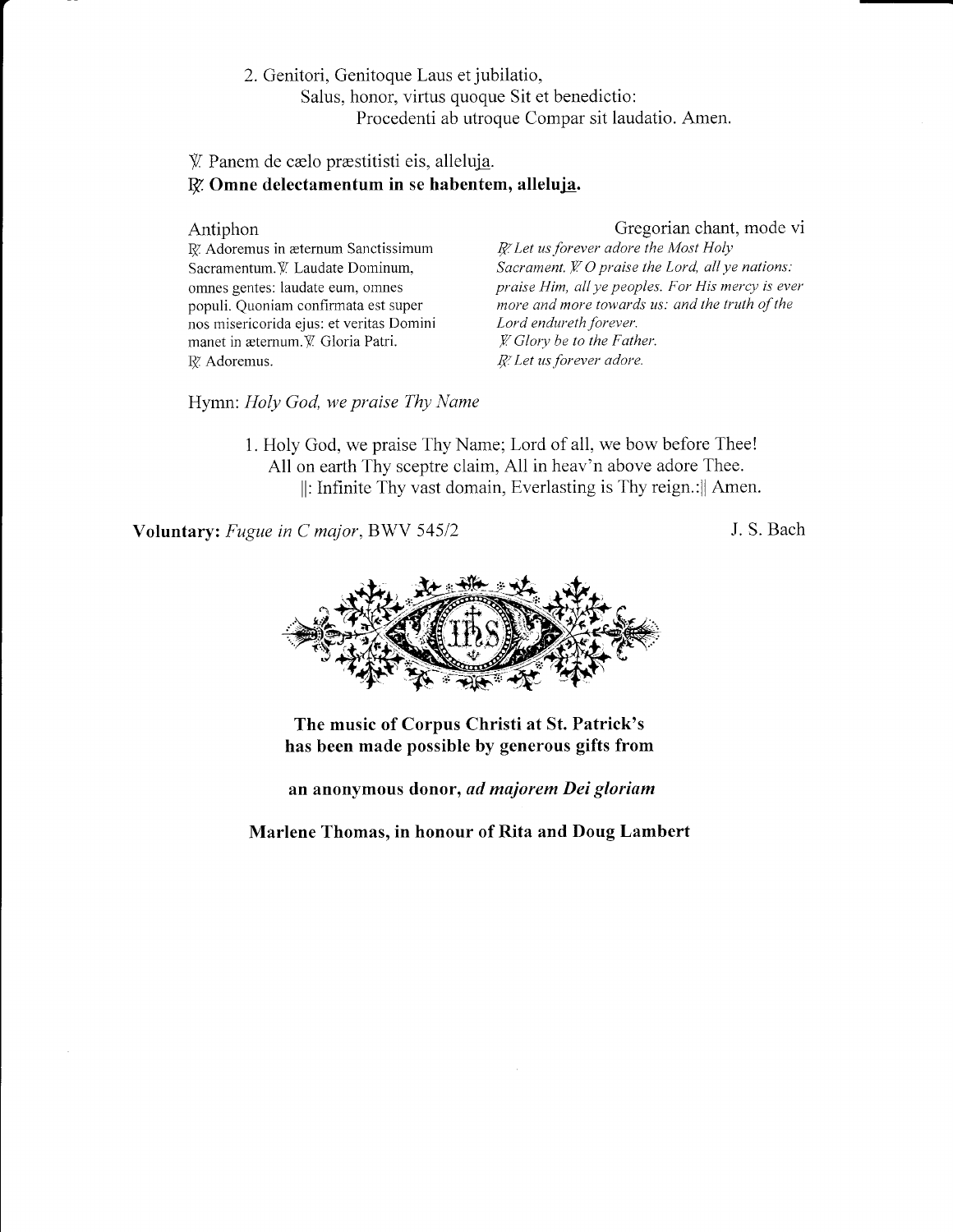# Saint Patrick's Church in Dew Orleans

Sunday 19 June 2022 Cibavit eos: Corpus Christi, the Most Holy Body and Blood of Christ Mass in the Ordinary Form at 11:00 a.m.



VOLUNTARY: Schmücke dich, O liebe Seele, BWV 654 ("Deck, thyself, my soul, with gladness") Johann Sebastian Bach (1685-1750)

# **INTROIT**

Cibavit eos ex adipe fiumenti, alleluja: et de petra, mel1e saturavit eos, alleluja, alleluja, alleluja.

Gregorian chant, mode ii He fed them also with the finest wheat flour, alleluia; and with honey from the rock hath He satisfied them, alleluia, alleluia, alleluia, alleluia, alleluia, alleluia, alleluia, alleluia, alleluia, alleluia, alleluia, alleluia, alleluia, alleluia,  $P_{\text{S}}$ Psalm 81:17

KYRIE: Mass of Saint Peter

GLORIA VIII

**PSALM** 

The Psalm verses are sung to a chant by Richard Woodward (1744-1777).



### **SEQUENCE**

Ecce panis Angelorum, Pactus cibus viatorum: Vere panis fiiiorum, Non mittendus canibus. In figuris praesignatur, Cum Isaac immolatur: Agnus Paschæ deputatur: Datur manna patribus. Bone pastor, panis vere, Jesu, nostri miserere: Tu nos pasce, nos fuere: Tu nos bona fac videre In terra viventium.

Tu, qui cuncta scis et vales: Qui nos pascis hic mofiales: Tuos ibi commensales, Coheredes et sodales Fac sanctorum civium. Amen. Alleluja.

### Gregorian chant, mode vii

Healey Willan (1880-1968)

Adoremus hymnal, #201

Lo! the Angels' Food is given To the pilgrim who hath striven; See the children's Bread from heaven, which to dogs may not be cast; Truth the ancient types fulfilling: Isaac bound, a victim willing; Paschal lamb, its life-blood spilling, Manna sent in ages past. Very Bread, good Shepherd, tend us; Jesus, of Thy love befriend us, Thou refresh us, Thou defend us, Thine eternal goodness send us In the land of life to see;

Thou who all things canst and knowest, Who on earth such food bestowest, Grant us with thy Saints, though lowest, Where the heavenly Feast thou shewest, Fellow-heirs and guests to be. Amen. Alleluia. St. Thomas Aquinas (1225-1214)



**ALLELUIA**